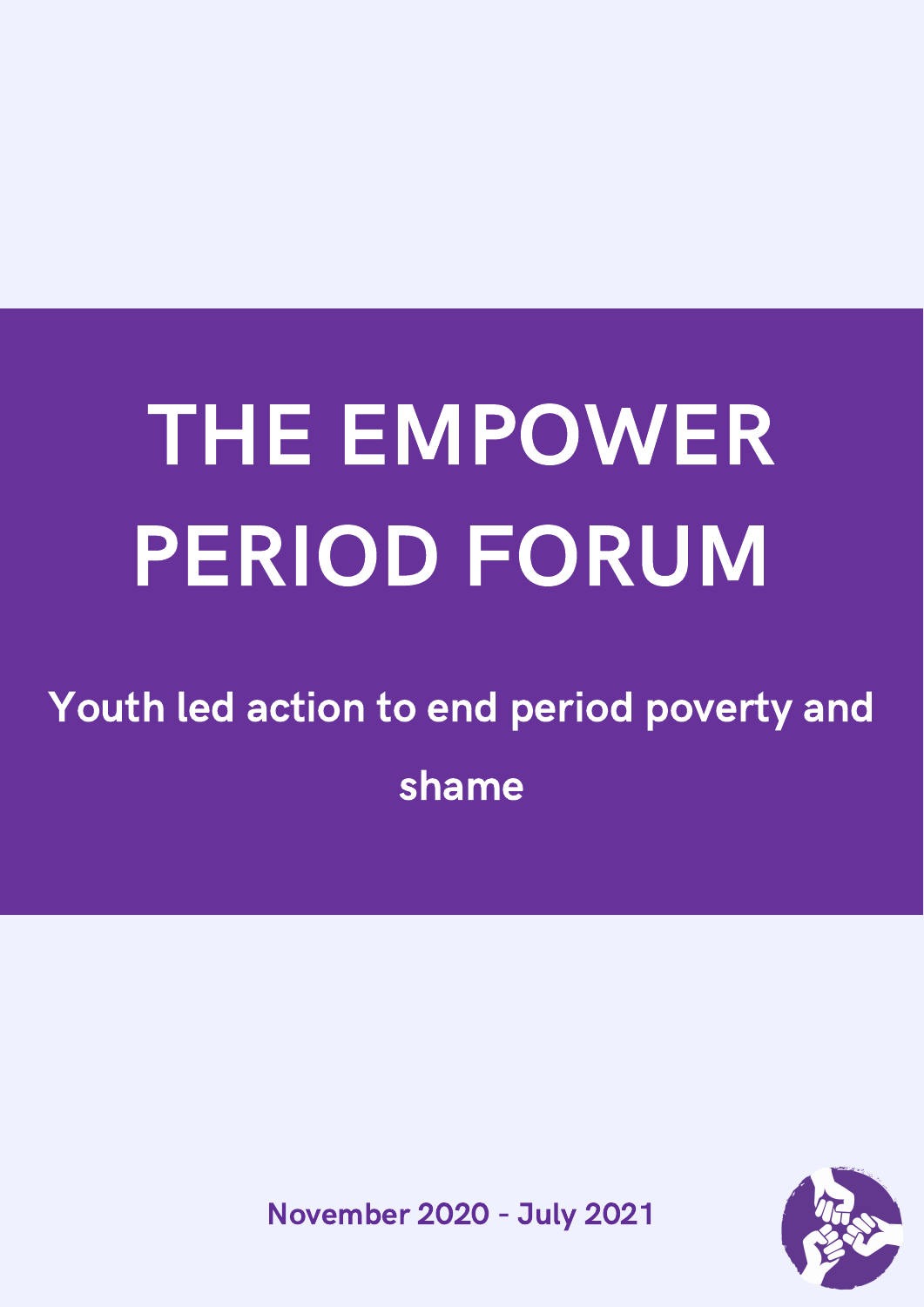### "It seems those in power don't really care about us"

### "We need to be heard... it's harder than they realise"

"It's easy to feel like your life is out of control because we don't always have much power as young people, and the pandemic has just made that worse"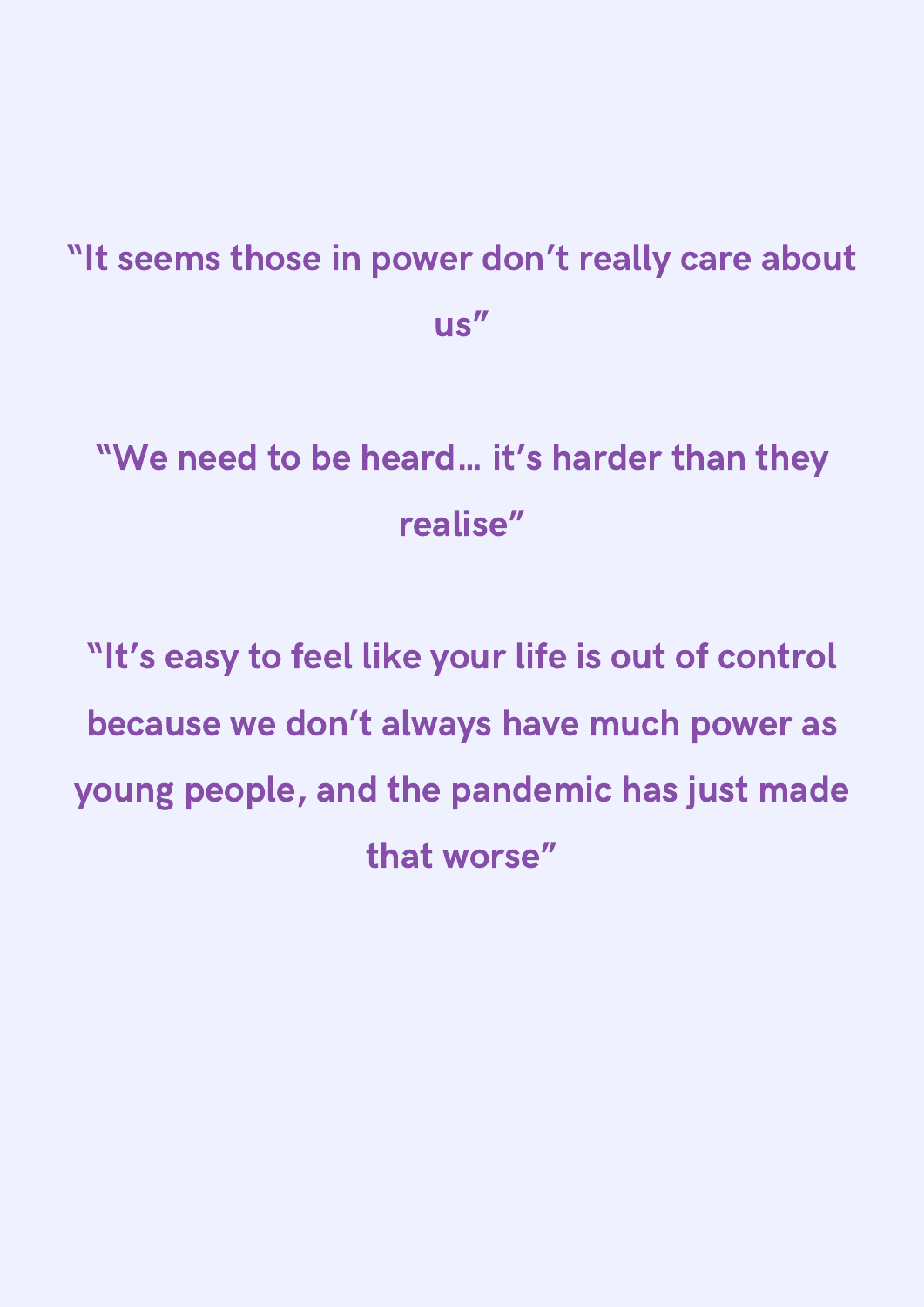## An urgent need for action

Over the past year and a half, Irise has hosted the Empower Period Network, a collective of young people and youth led groups leading their own initiatives to end period poverty and shame in their communities.

As the pandemic raged on, the network became increasingly frustrated with the lack of national discussion and support for those experiencing period poverty and shame, despite growing evidence that the challenges were getting worse. To combat this disillusionment, some of the most passionate young advocates in the Empower Period Network came together to create the Empower Period Forum, a space for young activists to come together, plan and deliver national level advocacy and campaigns to end period poverty and shame.

"My involvement with The Forum and Irise International is a great opportunity for me to meet likeminded period activists in completely different fields of practice and be able to understand the intricacies of strategising and planning for long-term impact to make the world a better place!"



Maria, 24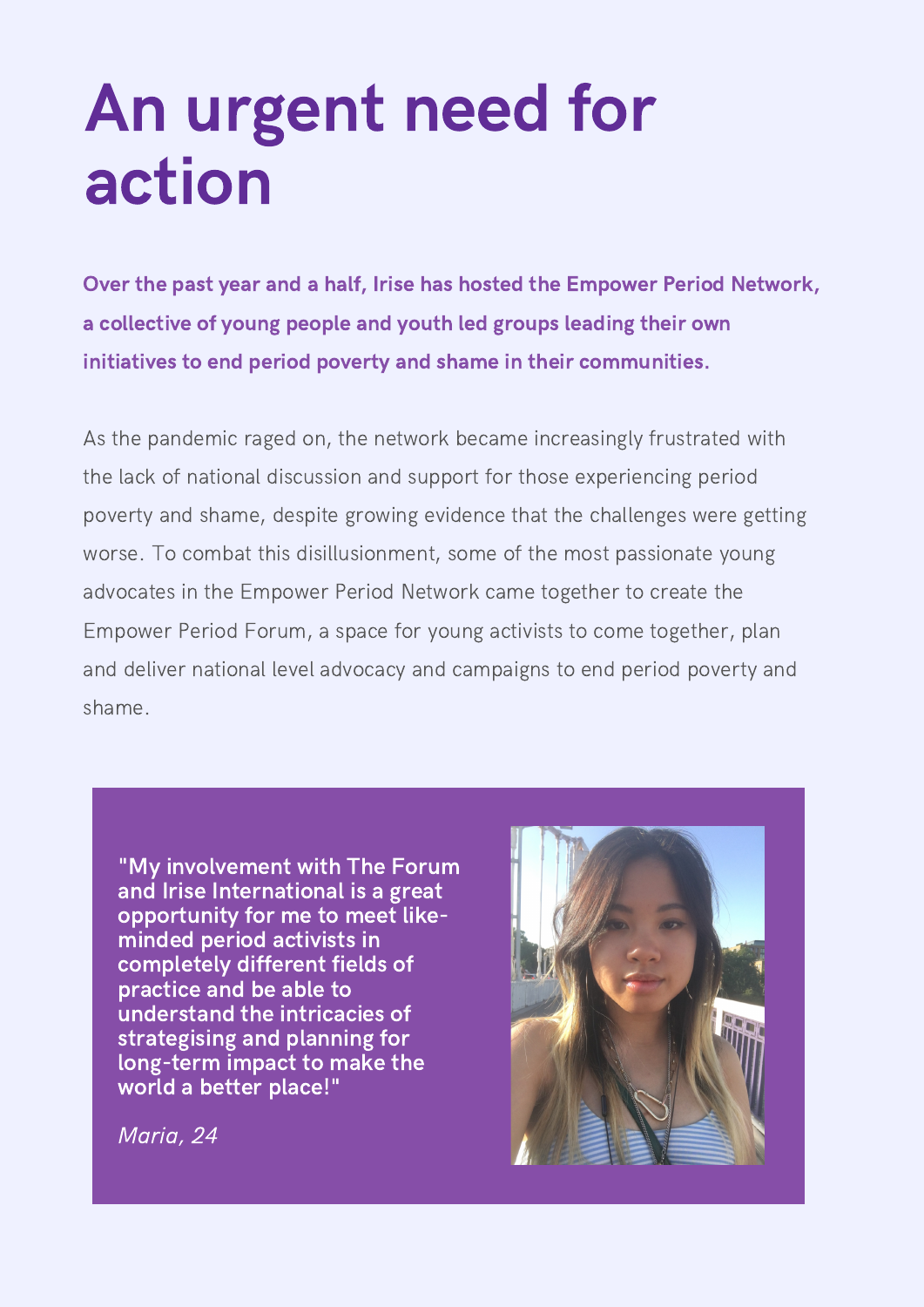### Young people leading, diversity and lived experience at the centre

The Empower Period Forum set out to capture the diversity of experience of period poverty and shame, menstrual health issues and related challenges among young people in the UK and enable their voice and leadership through participation in the forum and its campaigns and consultations.

- Just under 20% of The Forum's leadership are fulfilled by those under the age of 18
- 40% of The Forum's leadership includes those who have a disability (including menstrual health related issues (PCOS, Endometriosis), mental health issues and other physical disabilities)
- 1/3 of The Forum's leadership are those who are from racial or ethnic minority groups
- At least 12% of those involved in The Forum identify as either/and non-binary and belonging to the LGBTQAI+ community
- 97% of those involved in the advocacy work of The Empower Period Forum have lived experience of the challenges it aims to address including either experiencing or having had experienced menstruation, period poverty and shame and embarrassment.
- 60 young people from across the UK took part in a national consultation to capture their experiences and priorities for realising period equality for all. This included:
- A LGBTQAI+ support group (specifically non-binary and trans community)
	- Young female refugees and asylum seekers
	- School aged children through schools and youth groups
	- Young people at risk of sexual exploitation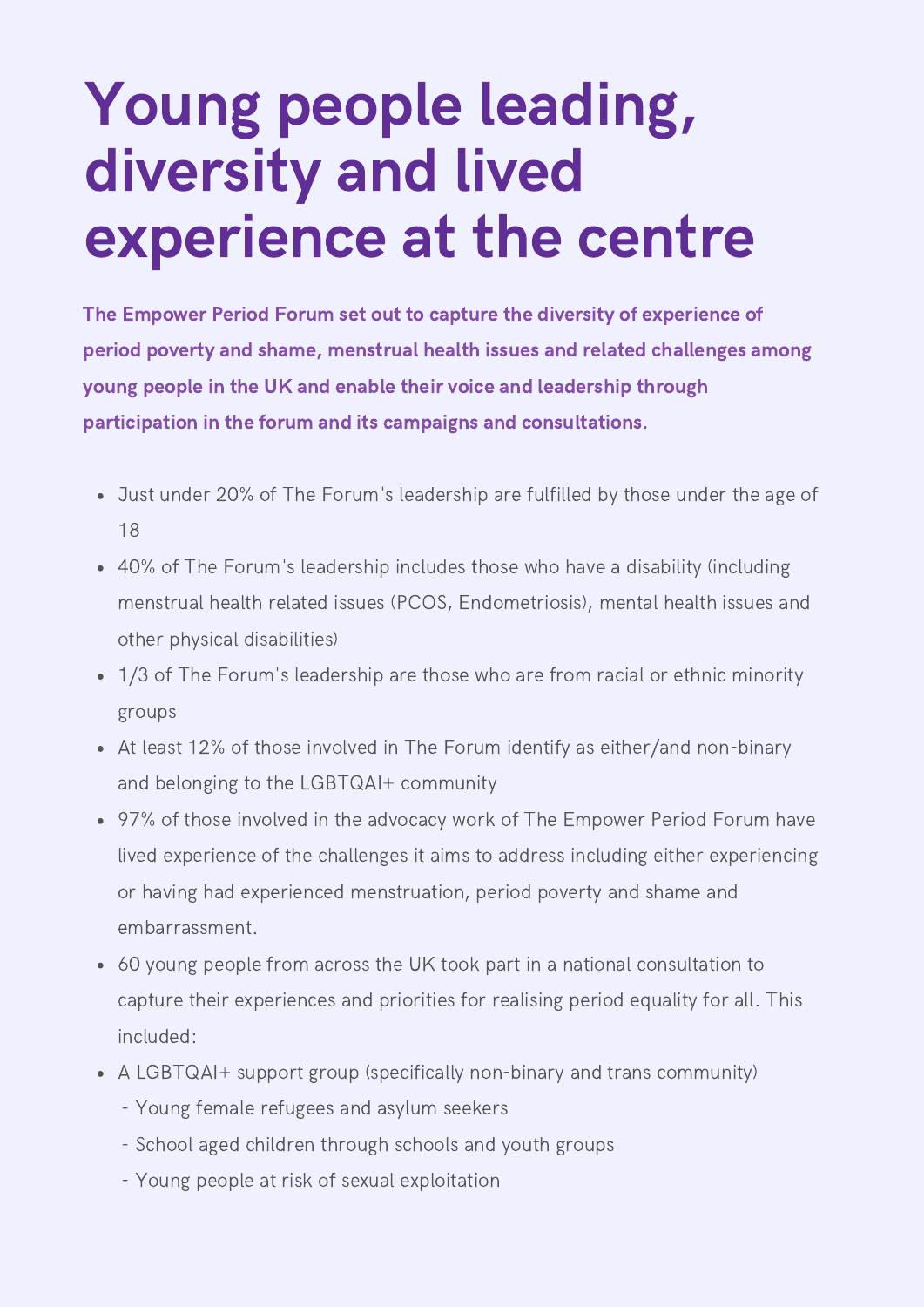# What young people said

#### About spaces that enable their leadership and voice

#### What does a successful forum look like?

"A forum that represents a wide range of people, shares experience and learning, collaborates so that different strengths can be harnessed." "Inclusive of all women and facilitating different viewpoints, not all period experiences are the same"

"To be led by young women and people with periods"

- Is diverse, inclusive, and welcoming
- Is led by young people and supported by their allies
- Has clear aims and goals which translate to genuine impact
- Represents those with lived experience and amplifies marginalised voices
- Empowers and supports
- Collaborates and consults
- Is transparent and accountable

#### What makes you feel included in a group?

"Having my voice heard, having my value recognised and feeling like I bring something to the group" "Able to communicate ideas and listen to others ideas - to build knowledge and develop own view based on others" "Everyone being able to speak and bounce of each other's ideas"

- All voices are valued, respected, and responded to
- The atmosphere is friendly and fun
- Emotions and experiences are shared.
- There is no judgement or jargon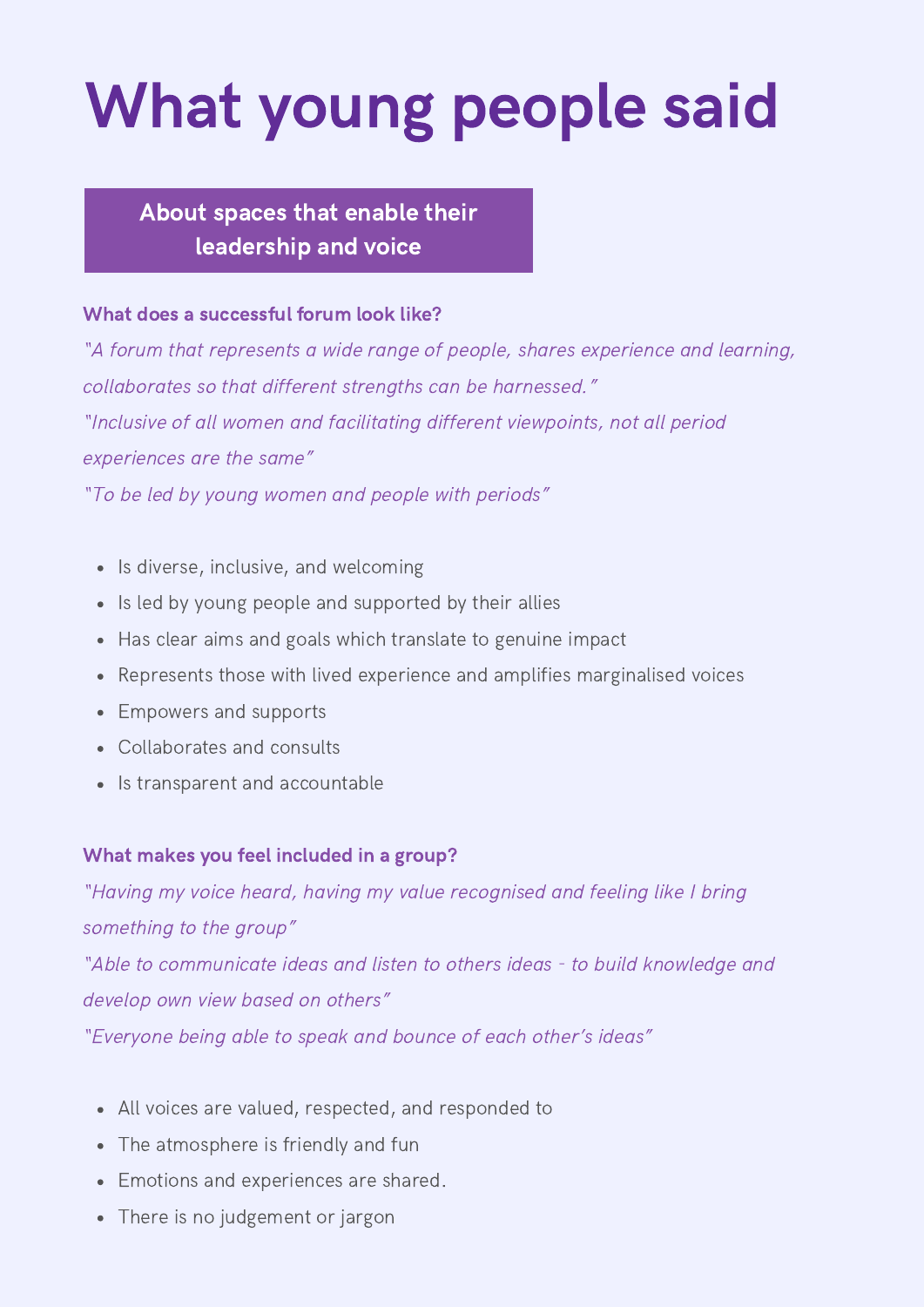#### About realising period equality for all

#### How do we achieve period equality?

Allie, 15 - "We need to educate and inform to remove the stigma, and once the stigma is gone it will be easier to convince governments to help abolish period poverty." Isla, 21 - "I think education helps with dismantling the stigma of period shame. I think more pressure on the government to recognise people's issues that period poverty creates."

Natalie, 21 - "I think that achieving period equality starts with an in-depth understanding of what having a period looks like for those from a range of backgrounds, before we can begin to create solutions."

- By transforming period shame into period pride
- By expanding access to materials and information
- By creating safe spaces to talk about periods
- By centring equality and intersectionality
- By being supported by people who don't have periods

#### What is needed for women and people with periods to thrive?

Alice - "Removing the negative stigma surrounding women who are menstruating is a huge step in the right direction."

Charlie, 18 "Empower people with periods by giving them resources regarding where they can access free sanitary products and how to manage their period better. This can be helped by combating stigma around periods to help people with periods speak up for the support they need, rather than thinking they are dirty."

[Lily - "Create](https://www.irise.org.uk/wp-admin/admin.php?page=cfdb7-list.php&fid=20712&ufid=142) safe spaces that are accessible to all girls and women to feel free and able to talk about periods"

- Menstrual education
- Menstrual-related healthcare
- Infrastructure for menstruation (e.g., bins in primary schools)
- Accessibility of products (particularly for sustainable options)
- Representation in positions of power
- Tackling harmful social norms